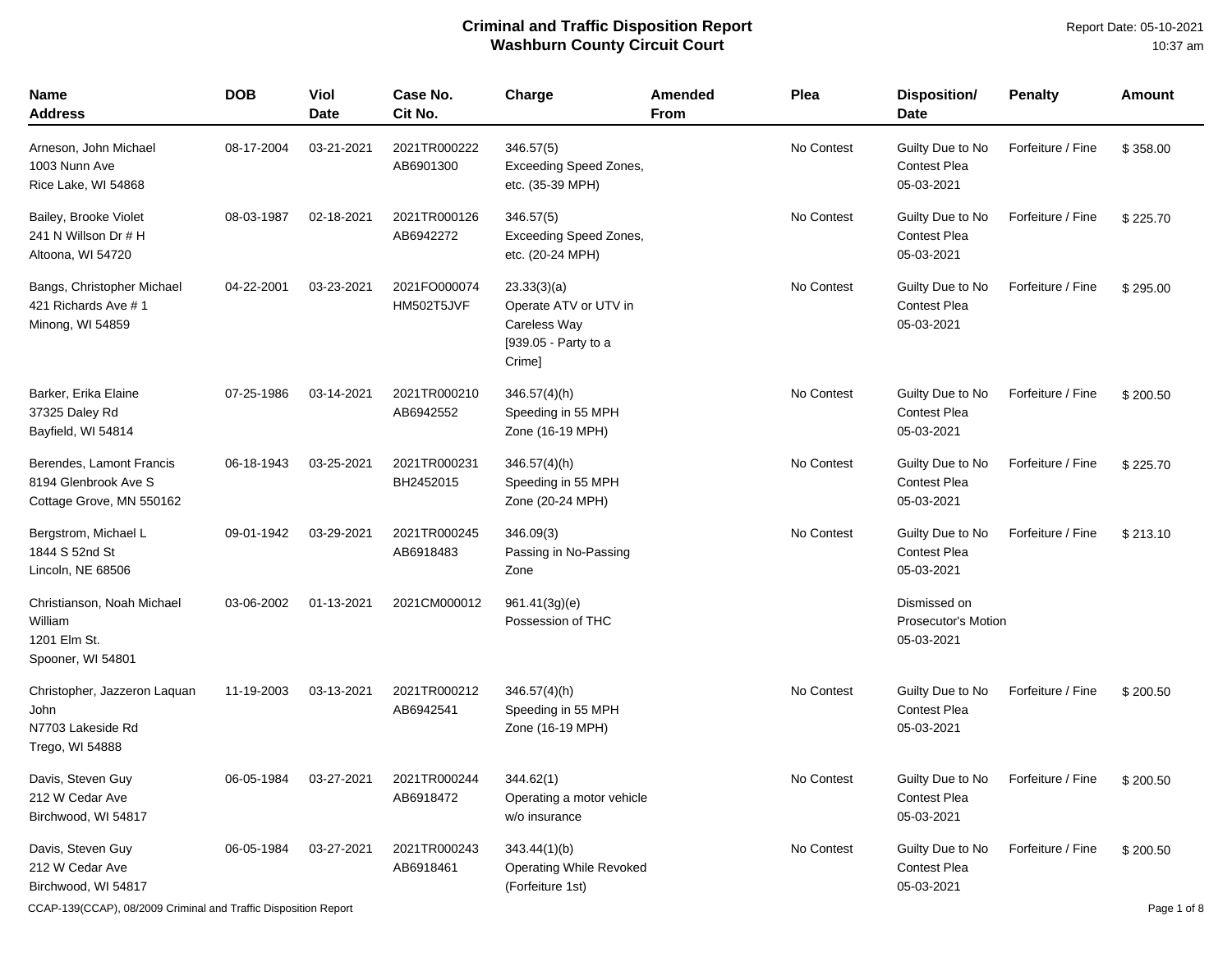Report Date: 05-10-2021 10:37 am

| Name<br><b>Address</b>                                                  | <b>DOB</b> | Viol<br>Date | Case No.<br>Cit No.        | Charge                                                                                                                        | Amended<br>From | Plea                              | <b>Disposition/</b><br><b>Date</b>                       | <b>Penalty</b>    | Amount   |
|-------------------------------------------------------------------------|------------|--------------|----------------------------|-------------------------------------------------------------------------------------------------------------------------------|-----------------|-----------------------------------|----------------------------------------------------------|-------------------|----------|
| Disher, Leah Rene Annabel<br>921 W Trout Valley Rd<br>Hancock, WI 54943 | 06-15-1998 | 03-29-2021   | 2021TR000253<br>AB6928541  | $346.57(4)$ (h)<br>Speeding in 55 MPH<br>Zone (16-19 MPH)                                                                     |                 | No Contest                        | Guilty Due to No<br>Contest Plea<br>05-03-2021           | Forfeiture / Fine | \$200.50 |
| Disher, Leah Rene Annabel<br>921 W Trout Valley Rd<br>Hancock, WI 54943 | 06-15-1998 | 03-29-2021   | 2021TR000252<br>AB6928552  | 343.44(1)(a)<br><b>Operating While</b><br>Suspended                                                                           |                 | No Contest                        | Guilty Due to No<br><b>Contest Plea</b><br>05-03-2021    | Forfeiture / Fine | \$200.50 |
| Fishel, Matthew Ryan<br>11198 N Risberg Rd<br>Hayward, WI 54843         | 04-18-1981 | 03-15-2021   | 2021TR000215<br>AB6901285  | $346.57(4)$ (h)<br>Speeding in 55 MPH<br>Zone (11-15 MPH)                                                                     |                 | No Contest                        | Guilty Due to No<br><b>Contest Plea</b><br>05-03-2021    | Forfeiture / Fine | \$175.30 |
| Fleck, Michael L                                                        | 02-16-1963 | 03-14-2021   | 2021FO000071<br>HM803KD6N4 | 172.01<br>Allow Animal to Run at<br>Large                                                                                     |                 | No Contest                        | Guilty Due to No<br><b>Contest Plea</b><br>05-03-2021    | Forfeiture / Fine | \$187.90 |
| Foland, Thomas M.<br>209 Kirkwood St<br>Hatley, WI 54440                | 09-23-1992 | 10-01-2018   | 2019CF000149               | 948.07(1)<br><b>Child Enticement-Sexual</b><br>Contact<br>[939.32 - Attempt]                                                  |                 |                                   | Dismissed on<br><b>Prosecutor's Motion</b><br>05-03-2021 |                   |          |
| Foland, Thomas M.<br>209 Kirkwood St<br>Hatley, WI 54440                | 09-23-1992 | 07-16-2018   | 2019CF000147               | 948.02(1)(d)<br>1st Degree Child Sex<br>Assault-Contact w/Person<br>under 16-Use/Threat of<br>Force/Violence (Actor is<br>18) |                 |                                   | Dismissed on<br><b>Prosecutor's Motion</b><br>05-03-2021 |                   |          |
| Foland, Thomas M.<br>209 Kirkwood St<br>Hatley, WI 54440                | 09-23-1992 | 07-16-2018   | 2019CF000148               | 948.02(1)(d)<br>1st Degree Child Sex<br>Assault-Contact w/Person<br>under 16-Use/Threat of<br>Force/Violence (Actor is<br>18) |                 |                                   | Dismissed on<br><b>Prosecutor's Motion</b><br>05-03-2021 |                   |          |
| GOULD, DANIEL W<br>3035 KEYSTONE ROAD<br>NORTHBROOK, IL 60062           | 03-04-1969 | 04-02-2021   | 2021TR000258<br>AB6906933  | 346.57(4)(gm)2<br>Speeding on Freeway<br>$(16-19 \text{ MPH})$                                                                |                 | No Contest                        | Guilty Due to No<br><b>Contest Plea</b><br>05-03-2021    | Forfeiture / Fine | \$250.90 |
| Goetz, Jalen Troy<br>2757 Sand Rd<br>Shell Lake, WI 54871               | 02-23-2003 | 01-09-2021   | 2021TR000024<br>AB6906896  | 346.63(1)(b)<br>Operating w/ PAC<br>$>=0.08, <0.15$ (1st)                                                                     |                 | Not guilty - written Dismissed on | <b>Prosecutor's Motion</b><br>05-03-2021                 |                   |          |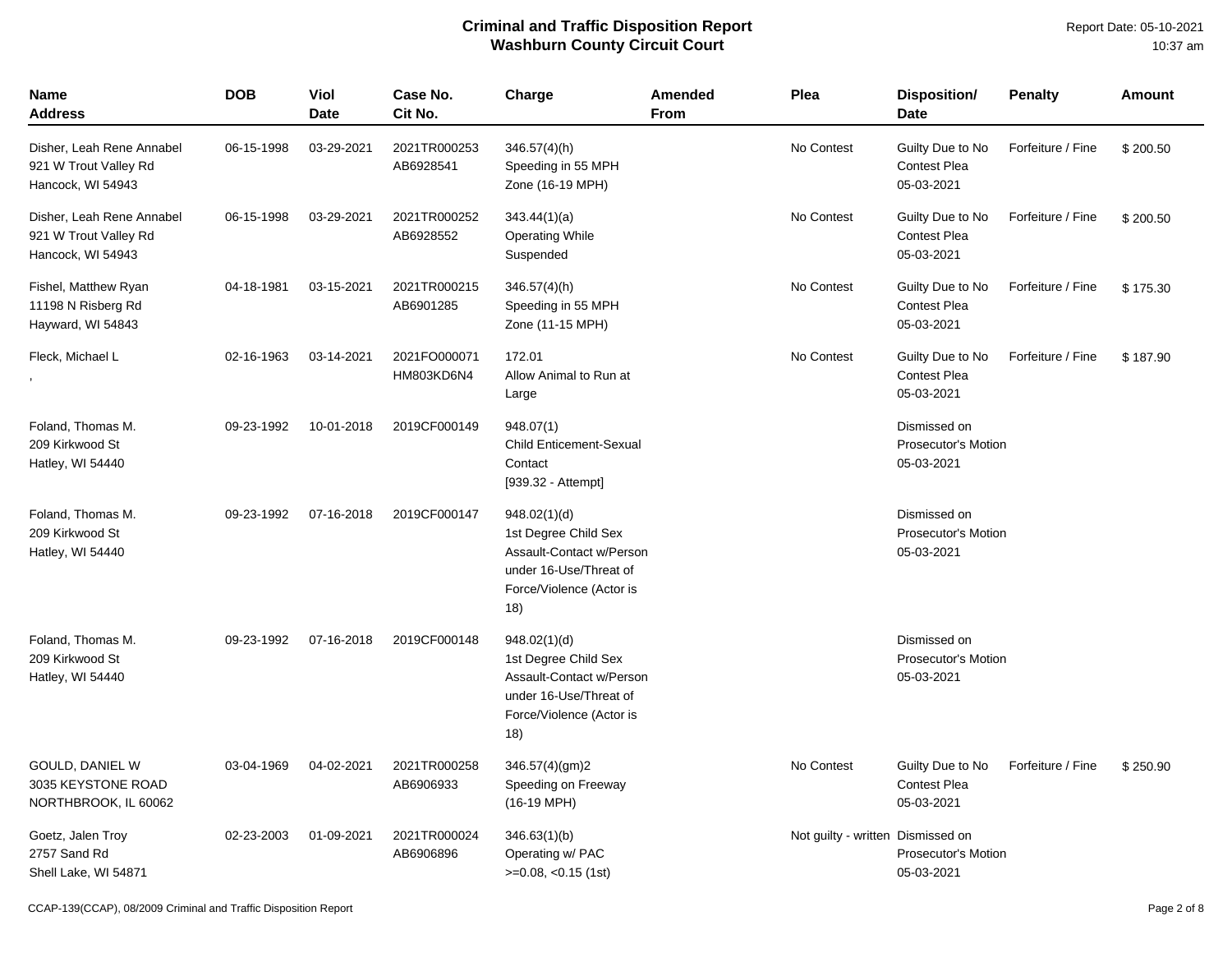Report Date: 05-10-2021 10:37 am

| <b>Name</b><br>Address                                                | <b>DOB</b> | Viol<br>Date | Case No.<br>Cit No.        | Charge                                                                                                                | <b>Amended</b><br><b>From</b> | Plea                              | Disposition/<br><b>Date</b>                                                       | <b>Penalty</b>                                                       | Amount   |
|-----------------------------------------------------------------------|------------|--------------|----------------------------|-----------------------------------------------------------------------------------------------------------------------|-------------------------------|-----------------------------------|-----------------------------------------------------------------------------------|----------------------------------------------------------------------|----------|
| Goetz, Jalen Troy<br>2757 Sand Rd<br>Shell Lake, WI 54871             | 02-23-2003 | 01-09-2021   | 2021TR000026<br>AB6906885  | 346.63(1)(a)<br>OWI (1st)                                                                                             |                               |                                   | Not guilty - written Guilty Due to Guilty Forfeiture / Fine<br>Plea<br>05-03-2021 | <b>DOT License</b><br>Suspended<br>6 Months<br>Alcohol<br>assessment | \$811.50 |
| Goetz, Jalen Troy<br>2757 Sand Rd<br>Shell Lake, WI 54871             | 02-23-2003 | 01-09-2021   | 2021TR000025<br>AB6906900  | 346.63(2m)<br>Violate Absolute Sobriety<br>Law                                                                        |                               | Not guilty - written Dismissed on | <b>Prosecutor's Motion</b><br>05-03-2021                                          |                                                                      |          |
| Greener, Britney Lynn<br>2087 16th St<br>Rice Lake, WI 54868          | 07-27-1995 | 03-30-2021   | 2021TR000256<br>BE7745301  | $346.57(4)$ (h)<br>Speeding in 55 MPH<br>Zone (20-24 MPH)                                                             |                               | No Contest                        | Guilty Due to No<br><b>Contest Plea</b><br>05-03-2021                             | Forfeiture / Fine                                                    | \$225.70 |
| Halverson, Shane Edward<br>E6155 County Road J<br>Menomonie, WI 54751 | 09-10-2004 | 03-14-2021   | 2021TR000216<br>AB6928504  | 343.085(2m)(a)1<br><b>Operating Motor Vehicle</b><br>by Probationary Licensee<br>w/ Unauthorized Person<br>in Vehicle |                               | No Contest                        | Guilty Due to No<br><b>Contest Plea</b><br>05-03-2021                             | Forfeiture / Fine                                                    | \$200.00 |
| Hanson, Douglas Allen<br>926 5th St Se<br>Willmar, MN 56201           | 11-10-1965 | 02-19-2021   | 2021FO000052<br>HM502T5JV2 | 350.12(3j)(a)2<br>Operate Snowmobile w/o<br><b>Trail Sticker</b><br>[939.05 - Party to a<br>Crime]                    |                               |                                   | Not guilty - written Guilty Due to Guilty Forfeiture / Fine<br>Plea<br>05-07-2021 |                                                                      | \$114.50 |
| Haupt, Eric Joseph<br>N7422 1st St<br>Trego, WI 54888                 | 03-07-1976 | 10-25-2020   | 2021FO000001<br>HM802T5JNQ | 943.13(1m)(a)<br>Trespass to Land                                                                                     |                               | Not guilty - written Dismissed on | <b>Prosecutor's Motion</b><br>05-07-2021                                          |                                                                      |          |
| Herold, Samantha Rae<br>2017 E 10th St<br>Superior, WI 54880          | 05-30-1995 | 03-25-2021   | 2021TR000232<br>AB6942600  | $346.57(4)$ (h)<br>Speeding in 55 MPH<br>Zone (11-15 MPH)                                                             |                               | No Contest                        | Guilty Due to No<br><b>Contest Plea</b><br>05-03-2021                             | Forfeiture / Fine                                                    | \$175.30 |
| Kurkowski, Troy A<br>1469 East Divison St.<br>Barron, WI 54812        | 01-09-1979 | 01-19-2019   | 2019CF000139               | 943.10(1m)(a)<br>Burglary-Building or<br>Dwelling                                                                     |                               |                                   | Charge Dismissed<br>but Read In<br>05-07-2021                                     |                                                                      |          |
|                                                                       |            | 01-19-2019   | 2019CF000139               | 943.01(1)<br>Criminal Damage to<br>Property                                                                           |                               |                                   | <b>Charge Dismissed</b><br>but Read In<br>05-07-2021                              |                                                                      |          |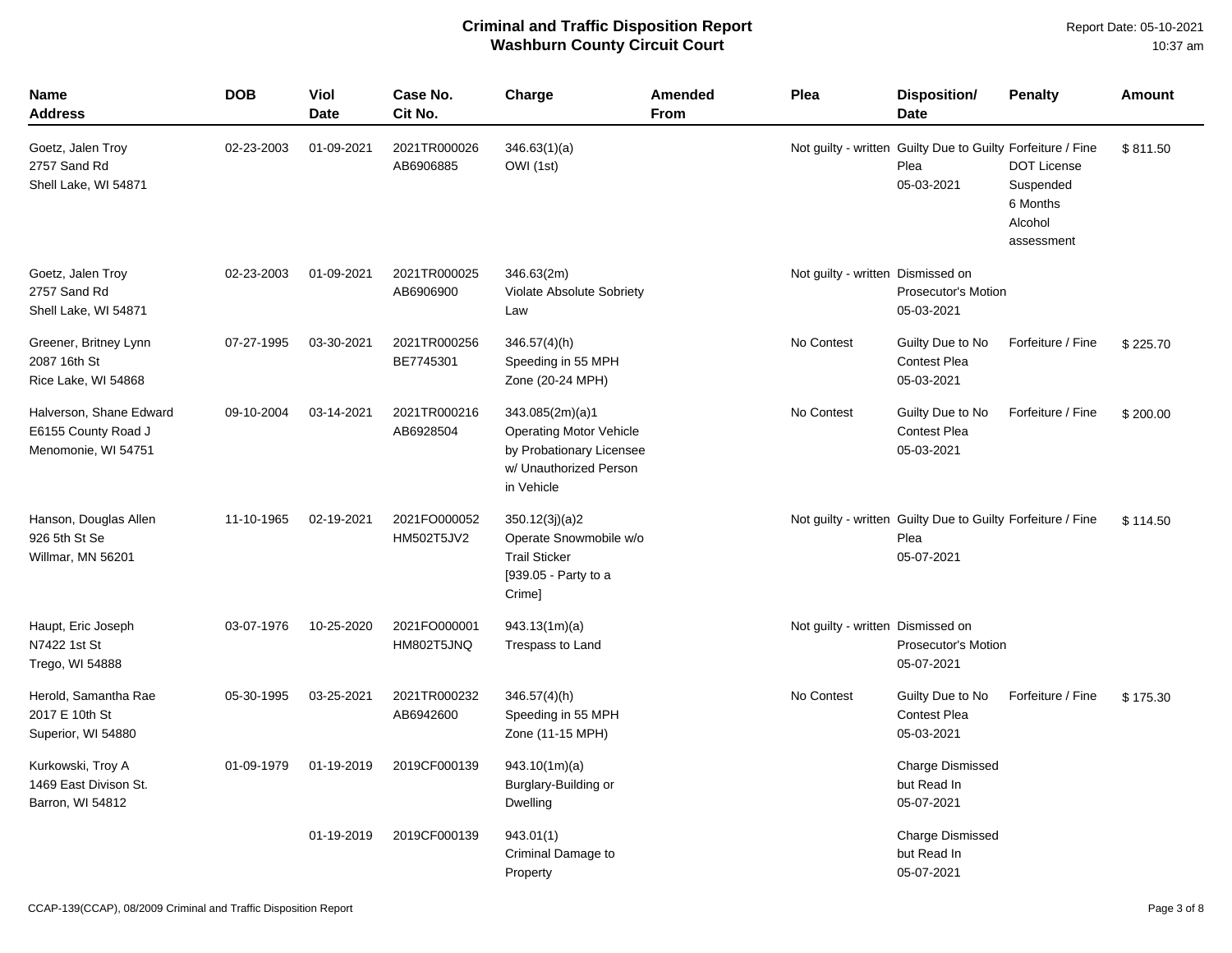| Name<br><b>Address</b>                                            | <b>DOB</b> | Viol<br><b>Date</b> | Case No.<br>Cit No.       | Charge                                                            | Amended<br><b>From</b> | Plea                              | <b>Disposition/</b><br><b>Date</b>                    | <b>Penalty</b>    | <b>Amount</b> |
|-------------------------------------------------------------------|------------|---------------------|---------------------------|-------------------------------------------------------------------|------------------------|-----------------------------------|-------------------------------------------------------|-------------------|---------------|
| Kurkowski, Troy A<br>1469 East Divison St.<br>Barron, WI 54812    | 01-09-1979 | 12-30-2018          | 2019CF000138              | 943.10(1m)(a)<br>Burglary-Building or<br>Dwelling                 |                        |                                   | Charge Dismissed<br>but Read In<br>05-07-2021         |                   |               |
|                                                                   |            | 12-30-2018          | 2019CF000138              | 943.01(1)<br>Criminal Damage to<br>Property                       |                        |                                   | Charge Dismissed<br>but Read In<br>05-07-2021         |                   |               |
| Ladwig, Charles James<br>316 Park St<br>Fairchild, WI 54741       | 08-09-2000 | 03-24-2021          | 2021TR000233<br>AB6901333 | 346.57(4)(gm)1<br>Speeding on Expressway<br>(11-15 MPH)           |                        | No Contest                        | Guilty Due to No<br><b>Contest Plea</b><br>05-03-2021 | Forfeiture / Fine | \$200.50      |
| Locklear, Aaron Maclaine<br>1734 E 5th St<br>Duluth, MN 558121    | 07-06-1999 | 03-23-2021          | 2021TR000234<br>BE7745290 | 346.57(4)(gm)1<br>Speeding on Expressway<br>(20-24 MPH)           |                        | No Contest                        | Guilty Due to No<br><b>Contest Plea</b><br>05-03-2021 | Forfeiture / Fine | \$276.10      |
| Melton, Logan Michael<br>W1008 Metcalf Rd<br>Stone Lake, WI 54876 | 07-02-2001 | 03-14-2021          | 2021TR000219<br>AB6942563 | 341.04(1)<br>Non-Registration of<br>Vehicle - Auto <10,000<br>Ibs |                        | No Contest                        | Guilty Due to No<br><b>Contest Plea</b><br>05-03-2021 | Forfeiture / Fine | \$175.30      |
| Melton, Logan Michael<br>W1008 Metcalf Rd<br>Stone Lake, WI 54876 | 07-02-2001 | 03-14-2021          | 2021TR000220<br>AB6942574 | 343.05(3)(a)<br>Operate w/o Valid<br>License (1st Violation)      |                        | No Contest                        | Guilty Due to No<br><b>Contest Plea</b><br>05-03-2021 | Forfeiture / Fine | \$200.50      |
| Melton, Logan Michael<br>W1008 Metcalf Rd<br>Stone Lake, WI 54876 | 07-02-2001 | 03-25-2021          | 2021TR000235<br>AB6901355 | 343.05(3)(a)<br>Operate w/o Valid<br>License (1st Violation)      |                        | No Contest                        | Guilty Due to No<br><b>Contest Plea</b><br>05-03-2021 | Forfeiture / Fine | \$200.50      |
| Melton, Logan Michael<br>W1008 Metcalf Rd<br>Stone Lake, WI 54876 | 07-02-2001 | 03-25-2021          | 2021TR000236<br>AB6901366 | 341.04(1)<br>Non-Registration of<br>Vehicle - Auto <10,000<br>lbs |                        | No Contest                        | Guilty Due to No<br><b>Contest Plea</b><br>05-03-2021 | Forfeiture / Fine | \$175.30      |
| Miceli, Cheryl Marie<br>6110 Gentry Woods Dr<br>Dayton, OH 45459  | 04-19-1967 | 02-16-2021          | 2021TR000125<br>AB6901156 | $346.57(4)$ (h)<br>Speeding in 55 MPH<br>Zone (11-15 MPH)         |                        | Not guilty - written Dismissed on | Prosecutor's Motion<br>05-05-2021                     |                   |               |
| Miller, Felicia K<br>9420 N Drytown Ave<br>Hayward, WI 54843      | 03-28-1986 | 03-05-2021          | 2021TR000200<br>BE7742011 | 343.44(1)(a)<br><b>Operating While</b><br>Suspended               |                        | No Contest                        | Guilty Due to No<br><b>Contest Plea</b><br>05-03-2021 | Forfeiture / Fine | \$200.50      |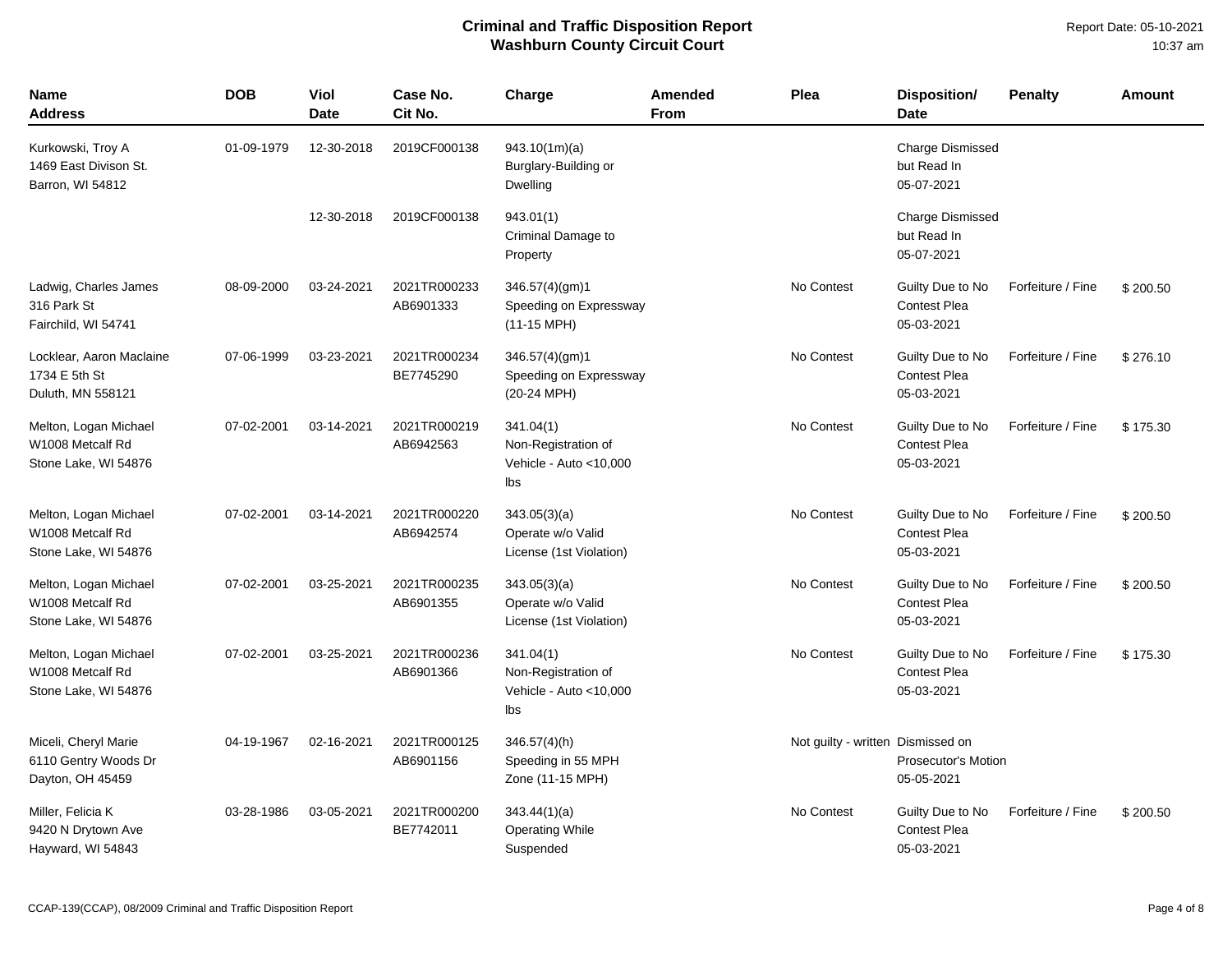| <b>Name</b><br>Address                                               | <b>DOB</b> | Viol<br><b>Date</b> | Case No.<br>Cit No.       | Charge                                                                                    | <b>Amended</b><br>From | Plea                                  | <b>Disposition/</b><br><b>Date</b>                       | <b>Penalty</b>                                                                          | <b>Amount</b> |
|----------------------------------------------------------------------|------------|---------------------|---------------------------|-------------------------------------------------------------------------------------------|------------------------|---------------------------------------|----------------------------------------------------------|-----------------------------------------------------------------------------------------|---------------|
| Miller, Felicia K<br>9420 N Drytown Ave<br>Hayward, WI 54843         | 03-28-1986 | 03-05-2021          | 2021TR000202<br>BE7742022 | 344.62(1)<br>Operating a motor vehicle<br>w/o insurance                                   |                        | No Contest                            | Guilty Due to No<br><b>Contest Plea</b><br>05-03-2021    | Forfeiture / Fine                                                                       | \$200.50      |
| Nelson, Linden Michael<br>222 8th Ave<br>Shell Lake, WI 54871        | 08-15-1998 | 03-20-2021          | 2021TR000226<br>AB6928526 | 346.57(4)(h)<br>Speeding in 55 MPH<br>Zone (20-24 MPH)                                    |                        | No Contest                            | Guilty Due to No<br>Contest Plea<br>05-03-2021           | Forfeiture / Fine                                                                       | \$225.70      |
| Owens, Jeremiah J<br>9758 East Pit Rd<br>Gordon, WI 54838            | 03-10-1977 | 09-18-2020          | 2020TR000555<br>BE7745080 | 346.63(1)(a)<br>OWI (1st)                                                                 |                        | Not guilty - written Guilty Due to No | <b>Contest Plea</b><br>05-03-2021                        | Forfeiture / Fine<br><b>DOT License</b><br>Revoked<br>6 Months<br>Alcohol<br>assessment | \$937.50      |
| Pfaff, Devyn Michael<br>W4422 Friday Street<br>Springbrook, WI 54875 | 10-22-2001 | 01-13-2021          | 2021CM000011              | 961.41(3g)(e)<br>Possession of THC                                                        |                        |                                       | Dismissed on<br><b>Prosecutor's Motion</b><br>05-03-2021 |                                                                                         |               |
| Philippi, Freedom L<br>3184 Billy Boy Ln<br>Shell Lake, WI 54871     | 11-08-1979 | 08-17-2020          | 2020CF000102              | 961.41(3g)(g)<br>Possession of<br>Methamphetamine                                         |                        |                                       | Charge Dismissed<br>but Read In<br>05-06-2021            |                                                                                         |               |
|                                                                      |            | 08-17-2020          | 2020CF000102              | 961.573(1)<br>Possess Drug<br>Paraphernalia                                               |                        |                                       | Charge Dismissed<br>but Read In<br>05-06-2021            |                                                                                         |               |
| Philippi, Freedom L<br>181 2nd Ave C4<br>Minong, WI 54859            | 11-08-1979 | 09-07-2020          | 2020CT000027<br>BE7724172 | 343.44(1)(b)<br><b>Operating While Revoked</b><br>(Rev due to alc/contr<br>subst/refusal) |                        |                                       | Charge Dismissed<br>but Read In<br>05-06-2021            |                                                                                         |               |
| Philippi, Freedom L<br>3184 Billy Boy Ln<br>Shell Lake, WI 54871     | 11-08-1979 | 11-08-2020          | 2021CF000003              | 946.49(1)(b)<br>Bail Jumping-Felony                                                       |                        |                                       | Charge Dismissed<br>but Read In<br>05-06-2021            |                                                                                         |               |
|                                                                      |            | 11-08-2020          | 2021CF000003              | 343.44(1)(b)<br><b>Operating While Revoked</b><br>(Rev due to alc/contr<br>subst/refusal) |                        |                                       | Charge Dismissed<br>but Read In<br>05-06-2021            |                                                                                         |               |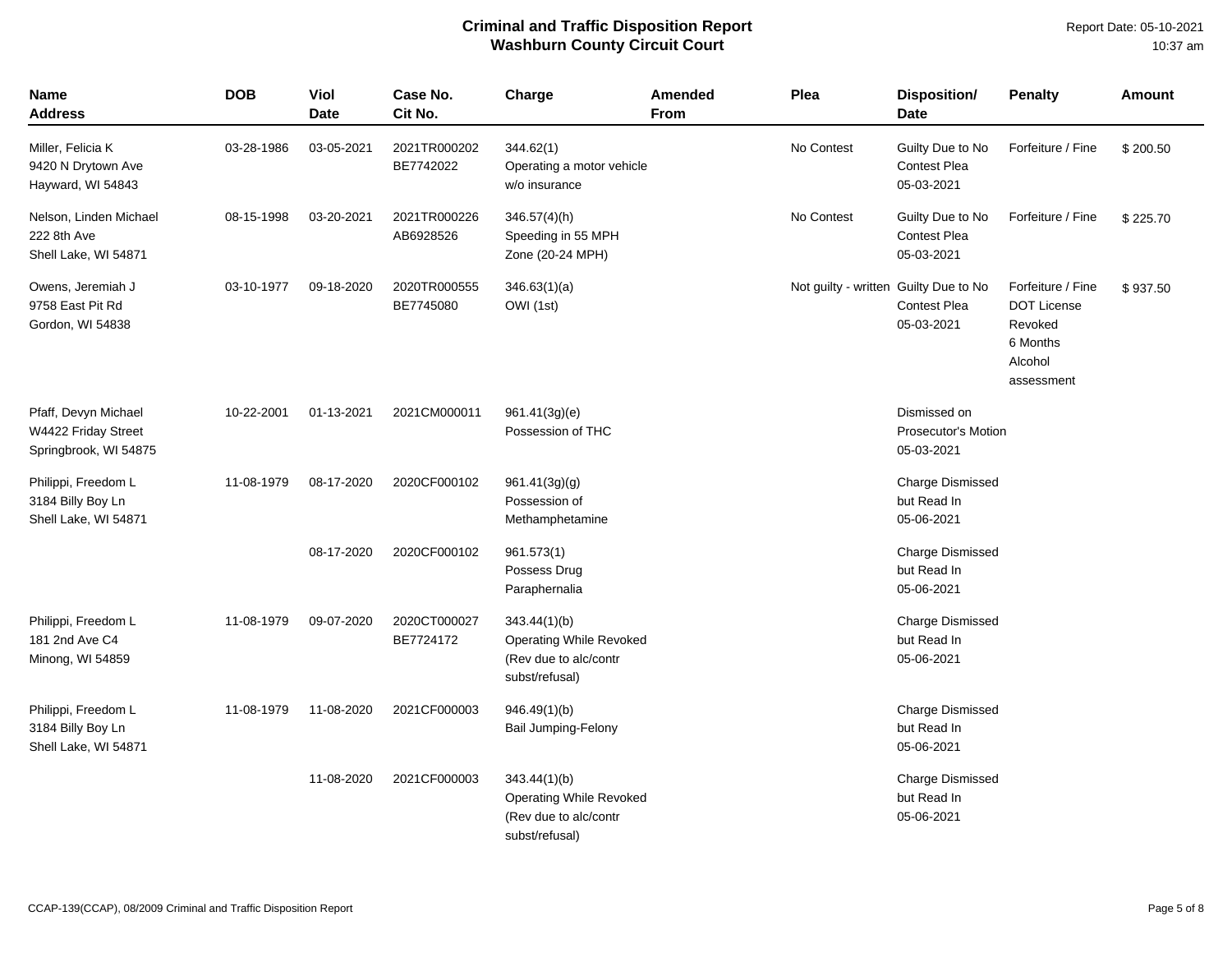Report Date: 05-10-2021 10:37 am

| <b>Name</b><br>Address                                                   | <b>DOB</b> | Viol<br><b>Date</b> | Case No.<br>Cit No.       | Charge                                                                              | Amended<br><b>From</b> | Plea                              | <b>Disposition/</b><br><b>Date</b>                         | <b>Penalty</b>    | Amount   |
|--------------------------------------------------------------------------|------------|---------------------|---------------------------|-------------------------------------------------------------------------------------|------------------------|-----------------------------------|------------------------------------------------------------|-------------------|----------|
| Philippi, Freedom L<br>3184 Billy Boy Ln<br>Shell Lake, WI 54871         | 11-08-1979 | 12-15-2020          | 2021CF000004              | 946.49(1)(b)<br>Bail Jumping-Felony                                                 |                        |                                   | <b>Charge Dismissed</b><br>but Read In<br>05-06-2021       |                   |          |
|                                                                          |            | 12-15-2020          | 2021CF000004<br>BD9173161 | 343.44(1)(b)<br>Operating While Revoked<br>(Rev due to alc/contr<br>subst/refusal)  |                        |                                   | <b>Charge Dismissed</b><br>but Read In<br>05-06-2021       |                   |          |
| Piecuch, Debra Lynn<br>102 1st Ave S<br>Haugen, WI 54841                 | 02-03-1970 | 03-17-2021          | 2021TR000227<br>AB6928515 | 346.57(4)(h)<br>Speeding in 55 MPH<br>Zone (16-19 MPH)                              |                        | No Contest                        | Guilty Due to No<br><b>Contest Plea</b><br>05-03-2021      | Forfeiture / Fine | \$200.50 |
| Romportl, Richard Anthony<br>N150 Grassy Lake Rd.<br>Barronett, WI 54813 | 08-20-1967 | 12-15-2017          | 2019CF000051              | 940.225(2)(a)<br>2nd Degree Sexual<br>Assault/Use of Force                          |                        |                                   | Dismissed on<br><b>Prosecutor's Motion</b><br>05-05-2021   |                   |          |
|                                                                          |            | 09-01-2017          | 2019CF000051              | 940.225(2)(a)<br>2nd Degree Sexual<br>Assault/Use of Force                          |                        |                                   | Dismissed on<br>Prosecutor's Motion<br>05-05-2021          |                   |          |
|                                                                          |            | 12-15-2017          | 2019CF000051              | 948.10(1)(a)<br><b>Exposing Genitals/Pubic</b><br>Area/Intimate Parts to a<br>Child |                        |                                   | Dismissed on<br>Prosecutor's Motion<br>05-05-2021          |                   |          |
| Salsbury, Richard Raymond<br>1264 Bidwell St.<br>West St. Paul, MN 55118 | 11-18-1990 | 03-23-2021          | 2021FO000094              | 946.41(1)<br>Resisting or Obstructing<br>an Officer (Forfeiture)                    |                        | No Contest                        | Guilty Due to No<br><b>Contest Plea</b><br>05-03-2021      | Forfeiture / Fine | \$263.50 |
| Stevens, Gary James<br>878 Wagon Wheel Trl<br>Mendota Heights, MN 55120  | 12-14-1965 | 01-17-2021          | 2021TR000043<br>BD8222476 | 346.57(4)(gm)1<br>Speeding on Expressway<br>$(16-19 \text{ MPH})$                   |                        | Not guilty - written Dismissed on | Prosecutor's Motion<br>05-05-2021                          |                   |          |
| Summers, Holly Marie<br>131 East Main Street #3<br>New Auburn, WI 54757  | 11-03-1983 | 04-13-2020          | 2020CF000028              | 946.49(1)(a)<br>Bail<br>Jumping-Misdemeanor                                         |                        | Guilty                            | Guilty Due to Guilty Probation, Sent<br>Plea<br>05-05-2021 | Withheld          | \$443.00 |
|                                                                          |            | 04-13-2020          | 2020CF000028              | 943.01(1)<br>Criminal Damage to<br>Property                                         |                        |                                   | <b>Charge Dismissed</b><br>but Read In<br>05-05-2021       |                   |          |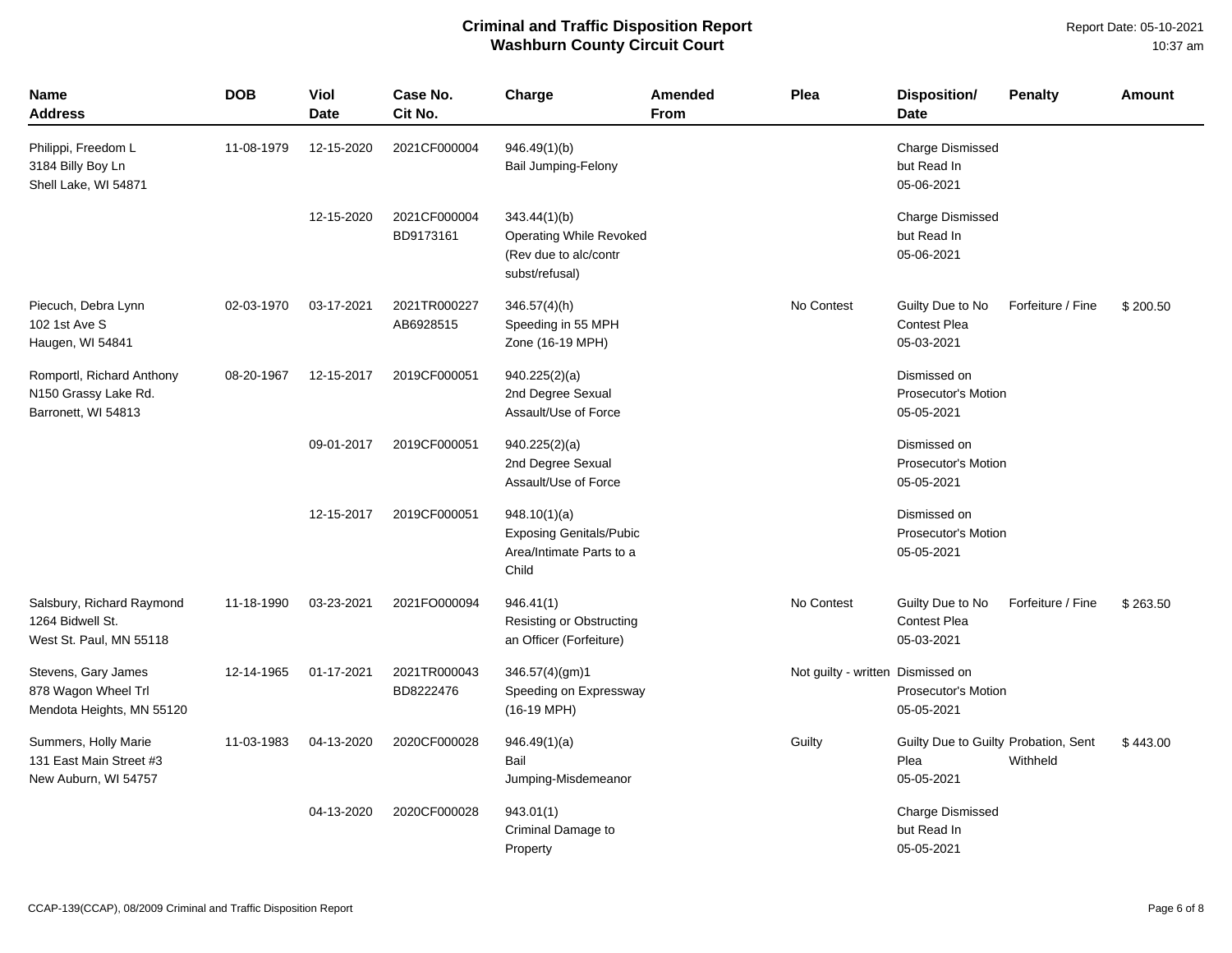| Name<br>Address                                                 | <b>DOB</b> | Viol<br><b>Date</b> | Case No.<br>Cit No.        | Charge                                                                                    | Amended<br>From | Plea       | <b>Disposition/</b><br><b>Date</b>                       | <b>Penalty</b>    | <b>Amount</b> |
|-----------------------------------------------------------------|------------|---------------------|----------------------------|-------------------------------------------------------------------------------------------|-----------------|------------|----------------------------------------------------------|-------------------|---------------|
| Thibedeau, Jamie Rae<br>PO BOX 94<br>Springbrook, WI 54875      | 02-15-1991 | 02-03-2021          | 2021CT000011               | 343.44(1)(b)<br><b>Operating While Revoked</b><br>(Rev due to alc/contr<br>subst/refusal) |                 |            | Dismissed on<br><b>Prosecutor's Motion</b><br>05-03-2021 |                   |               |
| Tinsley, Stephanie Kay<br>812 Elm Dr Apt 7<br>Spooner, WI 54801 | 01-19-1999 | 03-24-2021          | 2021TR000246<br>AB6928530  | 346.57(4)(h)<br>Speeding in 55 MPH<br>Zone (20-24 MPH)                                    |                 | No Contest | Guilty Due to No<br><b>Contest Plea</b><br>05-03-2021    | Forfeiture / Fine | \$225.70      |
| Van Erp, Natashia Hanna<br>511 23rd Ave<br>Cumberland, WI 54829 | 02-25-1990 | 03-17-2021          | 2021TR000229<br>AB6921482  | 346.57(3)<br>Driving Too Fast for<br>Conditions                                           |                 | No Contest | Guilty Due to No<br><b>Contest Plea</b><br>05-03-2021    | Forfeiture / Fine | \$213.10      |
| Van Erp, Natashia Hanna<br>511 23Rd Ave<br>Cumberland, WI 54829 | 02-25-1990 | 03-17-2021          | 2021FO000096<br>HM802QPGFR | 961.573(1)<br>Possess Drug<br>Paraphernalia (Forfeiture)                                  |                 | No Contest | Guilty Due to No<br><b>Contest Plea</b><br>05-03-2021    | Forfeiture / Fine | \$263.50      |
| Van Erp, Natashia Hanna<br>511 23rd Ave<br>Cumberland, WI 54829 | 02-25-1990 | 03-17-2021          | 2021TR000228<br>AB6921471  | 344.62(1)<br>Operating a motor vehicle<br>w/o insurance                                   |                 | No Contest | Guilty Due to No<br><b>Contest Plea</b><br>05-03-2021    | Forfeiture / Fine | \$200.50      |
| Weaver, Charles J.<br>W8834 Carlton Rd.<br>Spooner, WI 54801    | 09-22-1950 | 04-05-2021          | 2021CM000045<br>BD9174826  | 346.63(1)(a)<br>OWI (2nd)                                                                 |                 |            | Administrative<br>Disposition<br>05-03-2021              |                   |               |
|                                                                 |            | 04-05-2021          | 2021CM000045<br>BC5562130  | 346.63(1)(b)<br>Operating w/ PAC (2nd)                                                    |                 |            | Administrative<br>Disposition<br>05-03-2021              |                   |               |
| Wolf, Christopher G<br>N7649 Sayhigh Rd.<br>Trego, WI 54888     | 01-20-1990 | 10-29-2020          | 2020CM000127               | 946.49(1)(a)<br>Bail<br>Jumping-Misdemeanor                                               |                 | No Contest | Guilty Due to No<br><b>Contest Plea</b><br>05-03-2021    | Costs             | \$443.00      |
|                                                                 |            | 10-29-2020          | 2020CM000127               | 946.49(1)(a)<br>Bail<br>Jumping-Misdemeanor                                               |                 |            | <b>Charge Dismissed</b><br>but Read In<br>05-03-2021     |                   |               |
|                                                                 |            | 10-29-2020          | 2020CM000127               | 943.01(1)<br>Criminal Damage to<br>Property                                               |                 |            | <b>Charge Dismissed</b><br>but Read In<br>05-03-2021     |                   |               |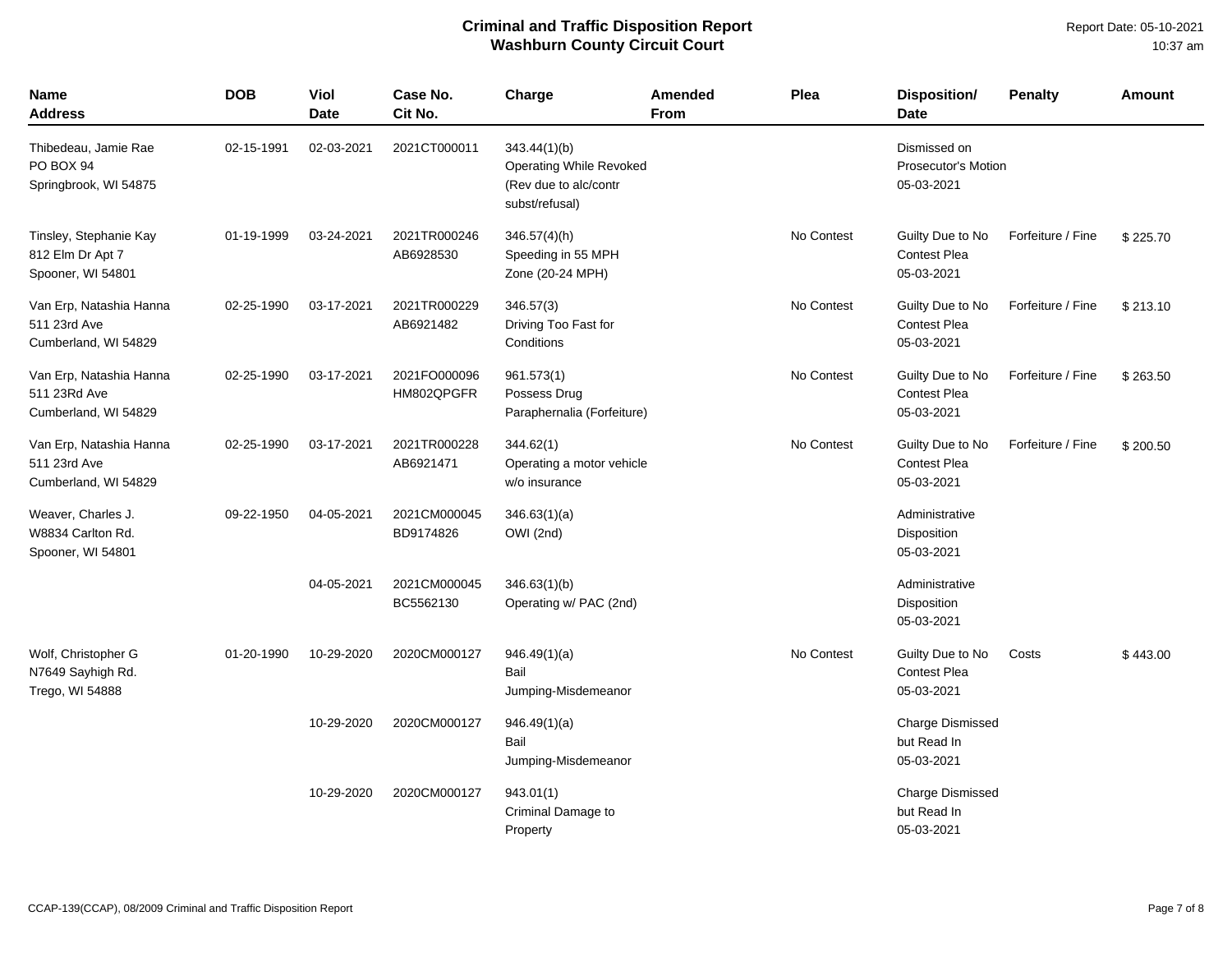Report Date: 05-10-2021 10:37 am

| <b>Name</b><br><b>Address</b> | <b>DOB</b> | Viol<br><b>Date</b> | Case No.<br>Cit No. | Charge                                 | Amended<br>From | Plea       | Disposition/<br><b>Date</b>                    | Penalty | Amount   |
|-------------------------------|------------|---------------------|---------------------|----------------------------------------|-----------------|------------|------------------------------------------------|---------|----------|
|                               |            | 10-29-2020          | 2020CM000127        | 947.01(1)<br><b>Disorderly Conduct</b> |                 | No Contest | Guilty Due to No<br>Contest Plea<br>05-03-2021 | Costs   | \$443.00 |